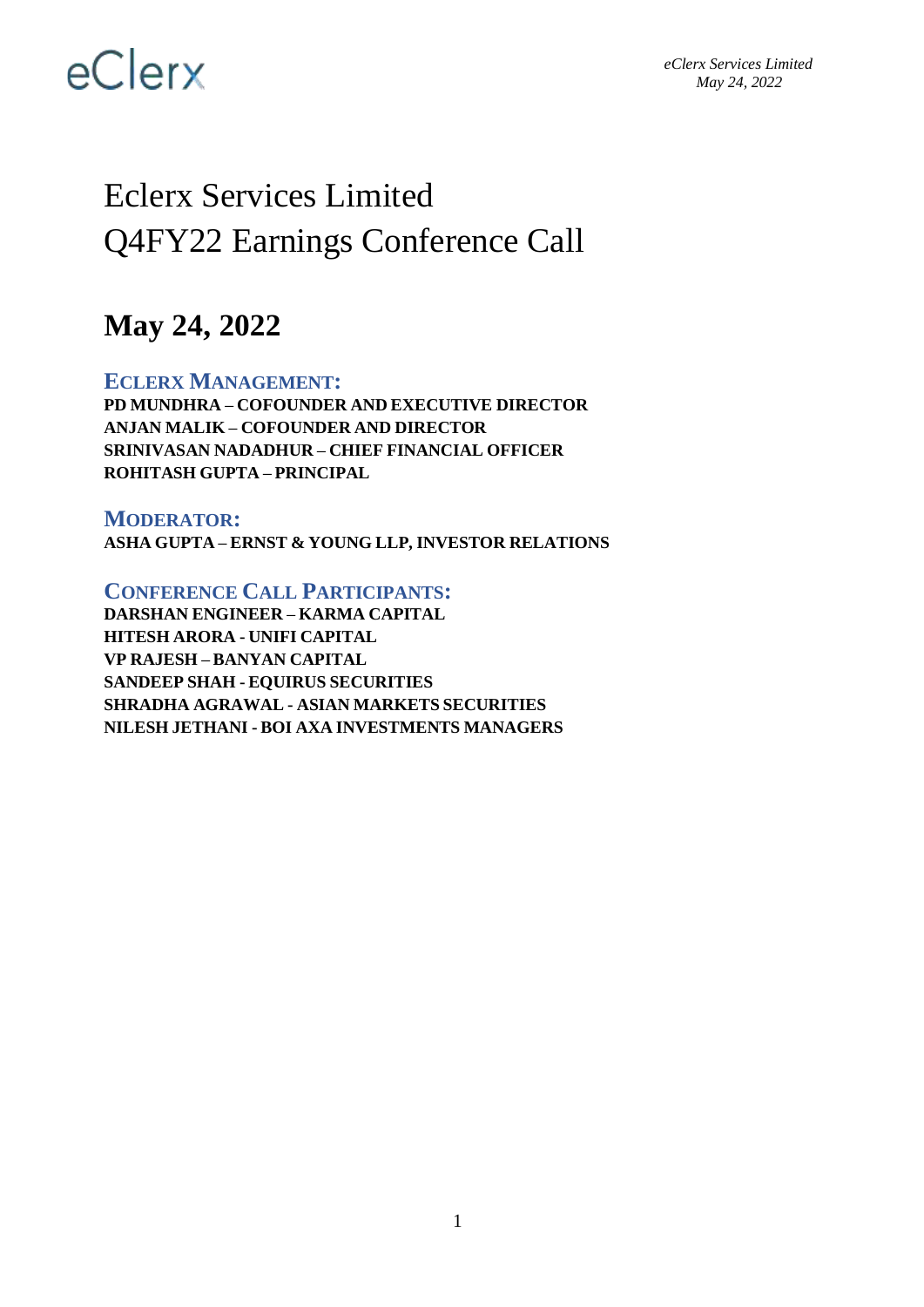#### **Asha Gupta:**

Good evening participants, and good evening to the management. Welcome to the Q4 and Full Year FY '22 Earnings Call of eClerx Services Limited. Please note that this webinar is being recorded.

To take us through the results and to answer your questions, we have with us the top management of eClerx, represented by Mr. PD Mundhra, Co-Founder and Executive Director; Mr. Anjan Malik, Co-Founder and Director; Mr. Srinivasan Nadadhur, Chief Financial Officer; Mr. Rohitash Gupta, Principal of eClerx. We will start the call with brief opening remarks by Srinivasan, and then we will have a brief update by PD. We will then open the floor for Q&A session.

I would like to remind you that anything that is said on this call which gives any outlook for the future or which can be construed as forward-looking statement must be viewed in conjunction with the risks and uncertainties that we face. These risks and uncertainties are included but not limited to what we have mentioned in the prospectus filed with SEBI and subsequent annual report, which you can find it on our website.

With that said, I now hand over the call to Mr. Srinivasan. Over to you, sir.

#### **Srinivasan Nadadhur:**

Thank you, Asha. A very good evening to all of you. Welcome to eClerx's Q4 FY '22 Earnings Call for the quarter and full 12 months ended on 31st March.

FY '22, and Q4 in particular, continue to be strong for us, supported by a strong demand environment and positive results from our strategy to focus on select service offerings.

Our operating revenue in the quarter was USD 77.2 million, which is sequentially up by 5.5% in constant currency terms. This quarter's total revenue was INR 6,014 million, which is up 6.7% sequentially and 26.2% on a Y-o-Y basis.

In FY '22, we recorded the highest Y-o-Y percentage growth in the last 11 years. And Q4 was the highest organic revenue growth percentage on a Y-o-Y basis, also in the last 11 years. As a result, we have grown from INR 200 million to INR 300 million revenue run rate in a short span of 6 quarters. Our net profit this quarter was INR 1,188 million, which grew 20.3% year-on-year. Earnings per share is up 52% from INR 81.6 in FY '21 to INR 123.8 in FY '22.

Our business has continued to evolve over time. And now there are a few significant constituents of the firm that may not be familiar to the audience on the call. So, we thought it would be useful to share some information on these newer facets of the firm. For your reference, these are covered in pages 4 to 6 of the presentation.

We'd like to start by first talking about our client base. Our clients are leaders in their industries. Many of them are part of the Fortune 100 and the Fortune 500. These companies have been in business for decades, and several of them are over \$10 billion in annual revenues. We have deep relationships with these clients and, on the back of consistently high delivery standards, we have created large footprints with them. As you can see from the table on this page, over the last 4 years, we have doubled our \$3 million to \$10 million client cohort, both in terms of revenue percentage and number of clients. We believe that there is more opportunity to grow with these clients.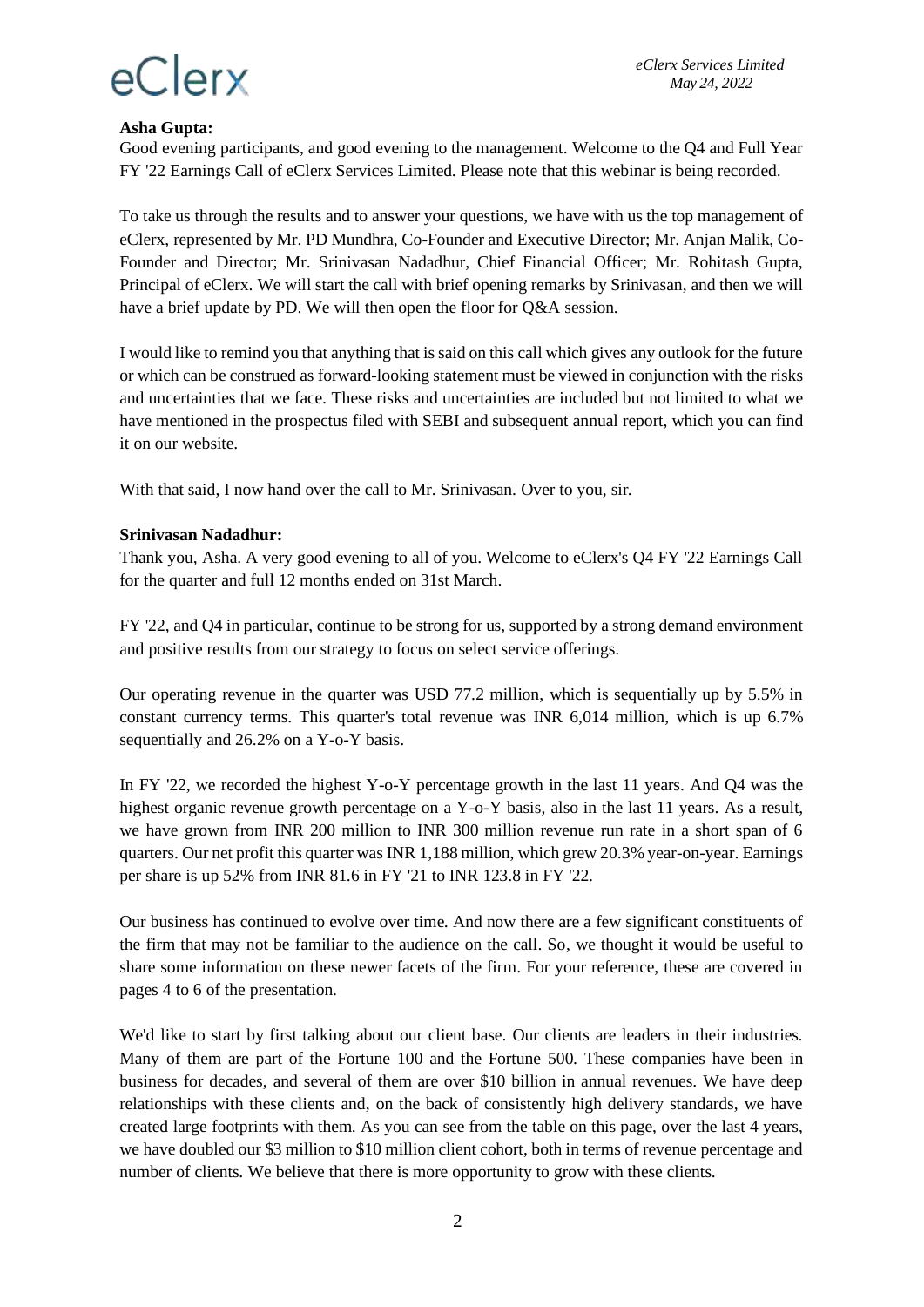The second aspect that we want to touch upon is business-process-as-a-service or outcome-based contracts, which now account for 1/4 of the firm's revenues. We define outcome-based contracts as those where fees are linked to attainment of pre-determined milestones or fees are fixed or they are based on a combination of fixed and unit price. These services usually include software tools and know-how, which we have developed on account of executing similar processes for many clients. These technology plus operations solutions have resonated well with our clients. And in the long term, they give us more operational flexibility, stickier business and better margin. One of the examples of such a service is the KYC and client onboarding service in the client life cycle space, which includes our Compliance Manager platform. Other examples of business-process-as-a-service are creative production using the FLUiiD4 platform and Field Tech Operations in our Customer Operations business. As we mentioned earlier, about 1/4 of our revenues are from outcome-based engagements, and this is growing at a 3-year organic CAGR of 13%. 14 clients have spent over \$1 million each with us in FY '22.

The third area is analytics and automation. In FY '22, this is a \$60 million business for us with a 3 year organic CAGR of 15%, making it our largest service line. 13 clients in FY '22 spent over \$1 million with us. This service comprises 1,800 people working as business analysts, data architects, decision scientists and AI/ML engineers. CMO offices in our client organizations are the primary customers for our analytics offerings. Within analytics, we provide services around marketing and campaign management, competitive intelligence, customer analytics and visualization. Projects, by nature, tend to be more complex and delivery is usually hybrid, onshore plus offshore. Onshore presence results in better client engagement and is key to ensuring project success.

Our automation services are targeted towards businesses buyers. We do provide traditional services like consulting, business analysis, application development and maintenance. But more importantly, we have developed tools around our operation services to reduce manual work, make processes efficient, and create value for customers.

We hope the information in these 3 slides is useful and gives you a better insight into our business.

Moving on. We have discussed in a previous meeting potential headwinds to the margin due to higher-than-normal wage hikes and potential larger return to office in the early part of FY '23. However, the growth traction, positive price increase environment and favorable currency moves should help us offset the effect of these margin headwinds.

We had cash balance of INR 6,805 million at year-end. CapEx and associated depreciation is likely to increase in the next 2, 3 quarters as we refurbish our facilities for return to office. The increased depreciation impact is likely to be offset by the annual reset of the WDV in case of preexisting assets. Our DSO has remained flattish on a year-on-year basis at around 75 days.

I'd also like to mention that on Page 12 of deck showing revenue mix trends, I'd like to call out that the top 10 revenue growth rate for the previous 4 quarters show a higher growth rate than the current quarter because of the addition of inorganic clients, which are not present in the same quarter of the previous year.

On the People side, we have seen a gradual return to office with over 35% of our employees coming to office. We have continued aggressive hiring in Q4, both to offset somewhat elevated attrition and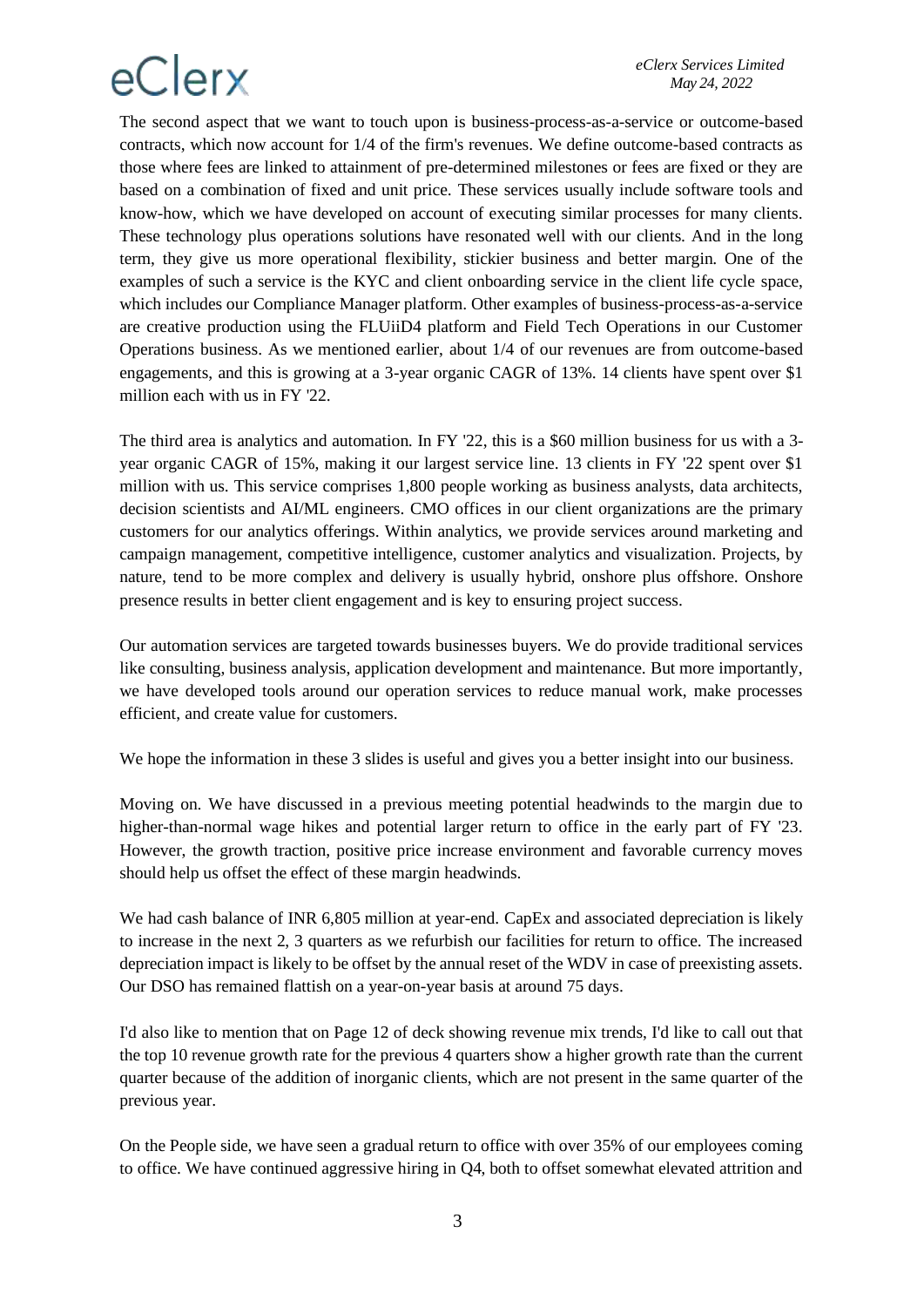also to cater for growth opportunities. And the net, we have added 870 employees.

Our attrition has increased, which is in line with the rest of the industry. However, it is about the same as FY '20 and a little lower than FY '19 levels. We intend to make a small change to our attrition reporting from Q1 by reporting the regrettable attrition only, i.e., excluding bottom quartile performance. We believe this will give a more representative picture of the talent environment.

We thank you for your continued support over the years and look forward to your questions. Thank you very much. Over to you, PD.

#### **PD Mundhra:**

Srini, thank you for those opening remarks. I really had nothing more to add. So I guess we can go straight to questions.

#### **Asha Gupta:**

Thank you PD, Thank you Srinivasan. We will now open the floor for Q&A session. We have first question from the line of Sandeep Shah. Sandeep, please go ahead.

#### **Sandeep Shah:**

Sorry, I joined slightly late, so I might have missed the opening remarks. The first question, I wanted to understand about the attrition, which has gone up in this quarter versus last quarter. And despite our business is more dependent on business process outsourcing-related skills versus IT skill. So do you believe the higher attrition may lead to impact our EBITDA margin range of 28% to 32% entering into FY 2023 as a whole?

And second, with increasing macro headwinds, do you believe some of the businesses which are slightly discretionary, especially on digital operations, will have some impact where the rolloffs entering into FY '23 would be higher versus FY '22 as a whole? So some color about the growth and margin outlook on FY '23 will help us.

#### **Srinivasan Nadadhur:**

So I can take the first question, PD, and you can take the second. So in terms of attrition, I don't believe that attrition will have a significant impact on the EBITDA margin. And this is because I think we are able to replace people at a lower cost than the outgoing employees for most of the services required. So I don't think that will have a significant impact.

On the second question, PD, can I request you to respond?

#### **PD Mundhra:**

Yes. Sandeep, so I guess more generally in terms of growth, as Srini shared in his opening remarks, FY '22 was a very strong year for us and probably the highest organic growth rates that we have witnessed in the last 10 years. So from an FY '23 perspective, I think it's fair to say that we may see some slowdown from the scorching pace that we saw in FY '22. But at this point, the demand environment still looks reasonably constructive. We are hopeful of having a good year in FY '23. But again, it probably will not be of the same order of magnitude as FY '22, which was exceptionally strong.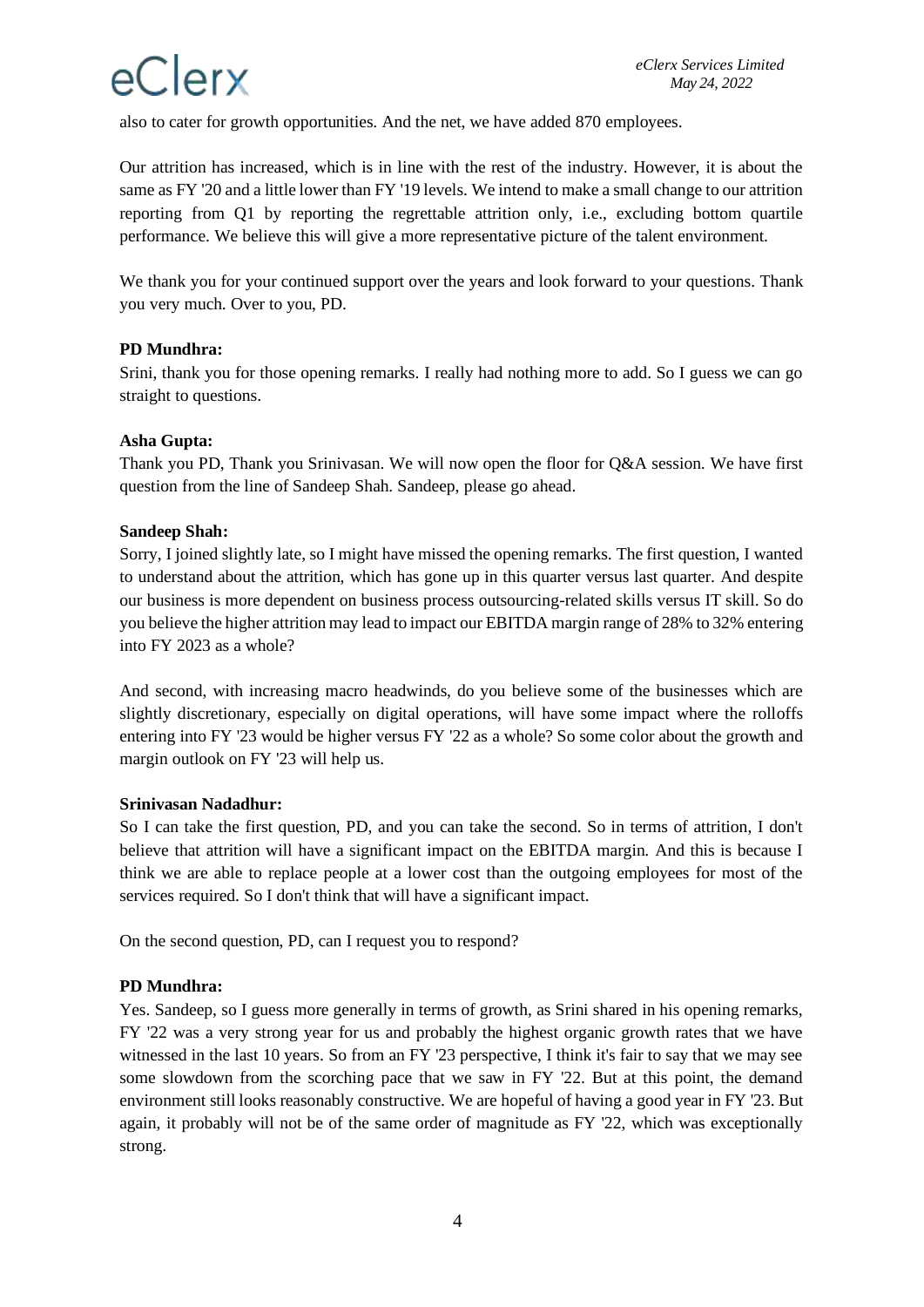#### **Sandeep Shah:**

Okay. And PD, just to repeat, what was the organic growth in FY '22?

#### **PD Mundhra:**

So I don't believe we have that exact split in the deck, but I think as we've disclosed, the Personiv deal was about \$50 million or so in revenues for us. And in FY '22, we got basically 3 quarters of Personiv incremental over FY '21. So I think if you back that out, you'll see our organic growth rates in FY '22 were somewhere in the low to mid-20s, 20%.

#### **Sandeep Shah:**

Okay. And any comment on margin outlook and comfort range of 28% to 32% where we are still at the higher than 30% kind of EBITDA margin in Q4 as well?

#### **PD Mundhra:**

No. I think, again, as Srini said, both in his opening remarks and just now, we feel that, that range is still appropriate for the year because I think on the headwind side, we will have the wage hikes, which took effect April 1. And this year, our wage increments have been slightly higher than in previous years, just sort of given the environment. But against that, to offset it over the course of the year, there has been some favorable movement on the currency and growth always is a tailwind in terms of managing margins. So I think while we will see some headwinds in the first quarter as the full effect of the wage hike takes place, over the course of the year, we think that we should be able to offset some of those headwinds with these other factors. And so that range of 28% to 32%, we still feel comfortable with that outlook.

#### **Sandeep Shah:**

Okay. And just the last question. What has led to margin decline in this quarter because we had some Personiv related earn-out payment, which will not have repeated in the fourth quarter. So there was some tailwind on a Q-on-Q basis in this quarter as well?

#### **PD Mundhra:**

Srini, do you want to take that? I believe you actually had an increase in margin this quarter. But Srini, you can address.

#### **Srinivasan Nadadhur:**

I think the EBITDA margin is what you're talking about, and that has declined by 40 basis points. And that's primarily because of bonuses and sales commission payouts.

#### **Asha Gupta:**

Thanks Sandeep. We have next question from the line of Hitesh Arora. Hitesh, please go ahead.

#### **Hitesh Arora:**

So we've got these 2 contrasting things as my previous analyst was asking. So you've got probably a higher focus on reducing cost for the global corporates. So we could see a strong demand environment offshoring, etcetera. But then there will also be headwinds around managing costs from all these companies. So they may go to captive, how do you see the balance between those 2, going captive versus increasing focus on outsourcing nonavailability of our talent or tight labor market in the U.S., if I can say that?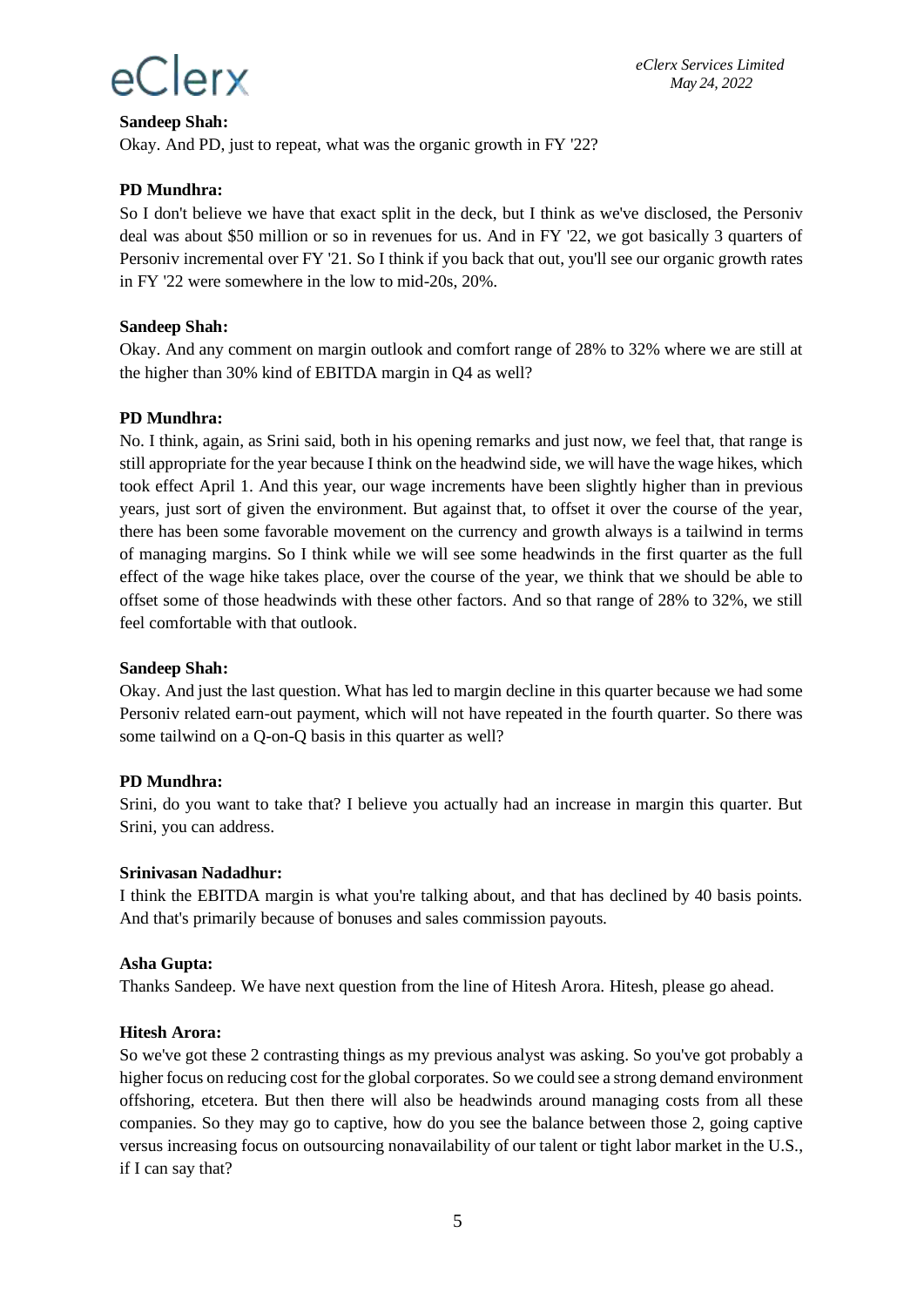#### **PD Mundhra:**

Yes. So I'll share some thoughts and I'd invite Anjan to chime in after me. Hitesh, I think actually, if cost is the main driver, then usually third-party vendors are cheaper over any medium-term period of time than captives can be. So when clients choose to go to captives, I think a lot of it is driven by the feeling that they need to have that work done internally because of data security or proprietariness of the work being done. It's less because of cost.

Because I think on cost management, vendors have proved over long periods of time that they can operate more cheaply than captives, and even more so in high-attrition environments because I think vendor models are well suited to mitigate the effect of attrition much more so than captives, which are typically focused around retention strategies and therefore, they end up paying a lot more in the type of environment we have right now.

So I think the concern around demand, at least from my perspective if any, would less be around immediately effect from captives and will be more driven by sort of general economic trends in the West and what happens there in terms of how our clients' businesses are performing.

So with that, I'll hand over to Anjan if he wants to add something.

**Anjan Malik:** I think you've got it, PD.

#### **Hitesh Arora:**

Yes. Just one more question. Any visibility on any roll-offs that you see during the year?

#### **PD Mundhra:**

Srini, you want to take that?

#### **Srinivasan Nadadhur:**

Yes. No, at the moment, we do not have any visibility into any large-scale roll-offs. Short-term projects as they end will roll-off, which has continued to happen even in the past.

#### **Asha Gupta:**

Thanks Hitesh. We have the next question from the line of Shradha. Shradha, please go ahead.

#### **Shradha Agrawal:**

Yes. Sorry, I joined in the call late, so not sure if you already discussed this. But can you talk about demand trends in the 3 segments that you update? And any lead indicators to suggest that demand continues to be robust? And if at all U.S. was to go in recession, do you think there could be concerns on our revenue growth particularly as well?

#### **PD Mundhra:**

Yes. So again, I'll sort of start off and then request Anjan to chime in. I think what we shared is that so far, the demand environment still looks constructive. And if I were to quantify that, I would say our pipeline, as of now, is slightly lower than the same time last year but still reasonably strong. So I think from that perspective, near-term demand looks good.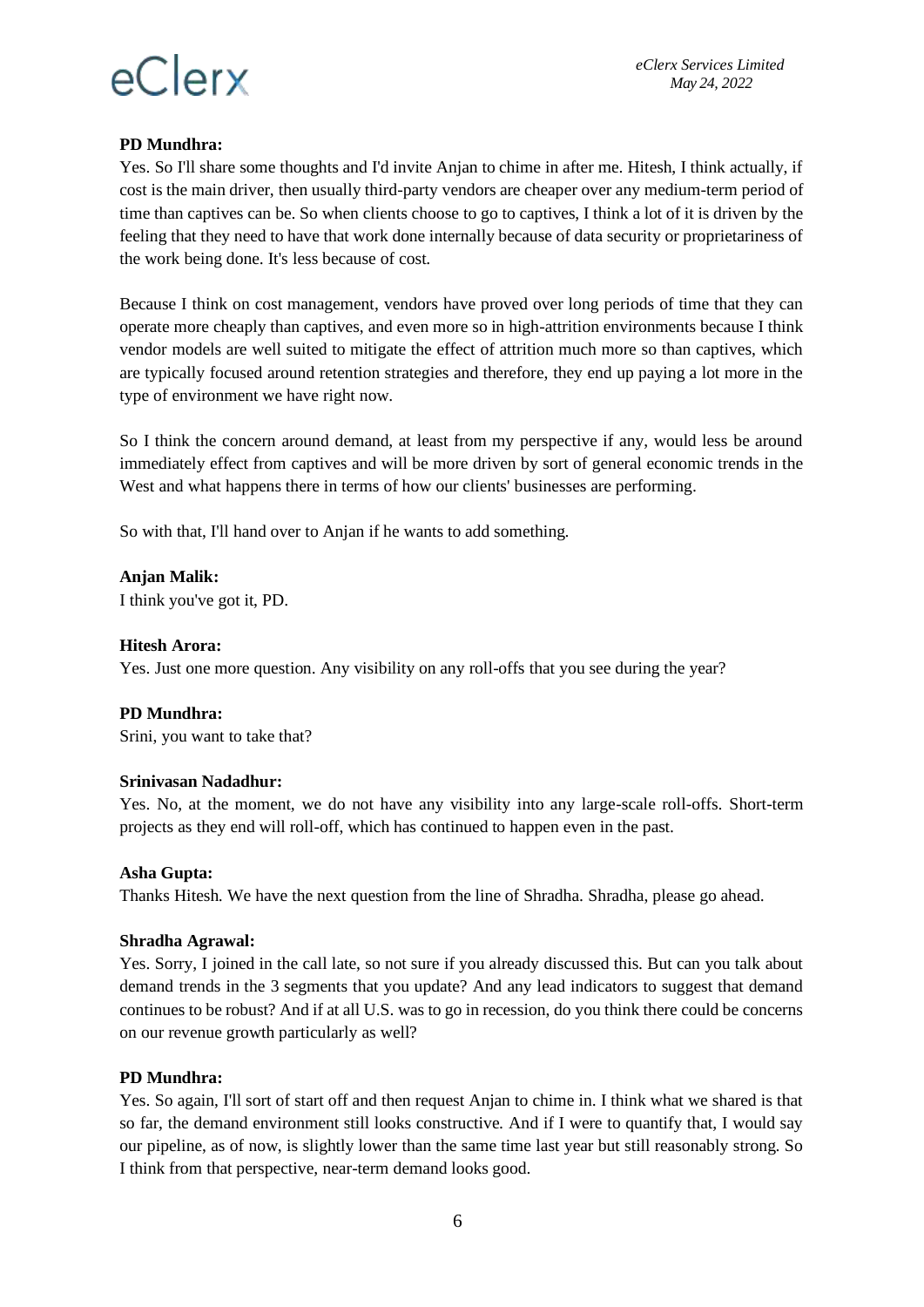If the U.S. goes into a recession, if our clients start doing badly in that businesses, then obviously, there will be some spillover effect of that on demand for our services, but that's an imponderable. So I think we'll have to just sort of take it as it comes. But for now, I think we still see a reasonably decent pipeline. Anjan, over to you for anything you may want to add.

#### **Anjan Malik:**

So I think the near-term demand continues to look strong. In fact, it's hard to talk about macroeconomics. To answer partly the question of the previous gentleman had asked about captive versus vendor, actually, we broadly feel that vendors tend be entrusted in last half. So what tends to happen is when demand picks up very sharp, which has been happening over the last few years, captive's ability to handle cost and scaling is typically challenged and gives the vendor strength.

Similarly, I think if you were to go into a recession, you'll find the opposite, companies would be very loath to retrench their captives. So we usually feel that pressure on vendors first. I think that will be across the community. So given the industry's reliance to the U.S., there is probably some reliance on U.S. consumer need to grow and U.S. community in general continuing to expand.

#### **Shradha Agrawal:**

Yes, that's helpful, Anjan. And any puts and takes for margins in FY '23? You've maintained broadly the margin band of 28% to 32%. But do you think we'll be more at the lower end of the guided range? Or how should we look at margins into '23?

#### **PD Mundhra:**

Srini, do you want to take that?

#### **Srinivasan Nadadhur:**

Yes. So I think the broad way to look at it is that there will be some decline in margin in Q1 as the impact of wage hikes is felt and that should probably recover in the next 3 quarters. We do expect to be in the similar margin range in 28% to 32%. I think giving a more precise number than that is kind of difficult.

#### **Asha Gupta:**

Thank you Shradha. We have follow up from the line of Hitesh Arora. Hitesh, please go ahead.

#### **Hitesh Arora:**

So just of the 3 sub-segments, could you throw some light on which one has outperformed and which has done maybe relatively mildly. I wouldn't expect all 3 engines to have fired simultaneously well, but if you could just throw a little more color on each of the sub-segments.

#### **PD Mundhra:**

Sure. So actually, Hitesh, in FY '22, we had the year we did because all 3 of our businesses did really well. So they all sort of outperformed. And if I look at our internal targets for those 3 businesses that were set at the beginning of the year, all of them exceeded their targets. But if the question is which one is the strongest, I think at least in the narrow window of FY '22, our Customer Operations business had the strongest growth year-over-year. But all 3 of them performed very well.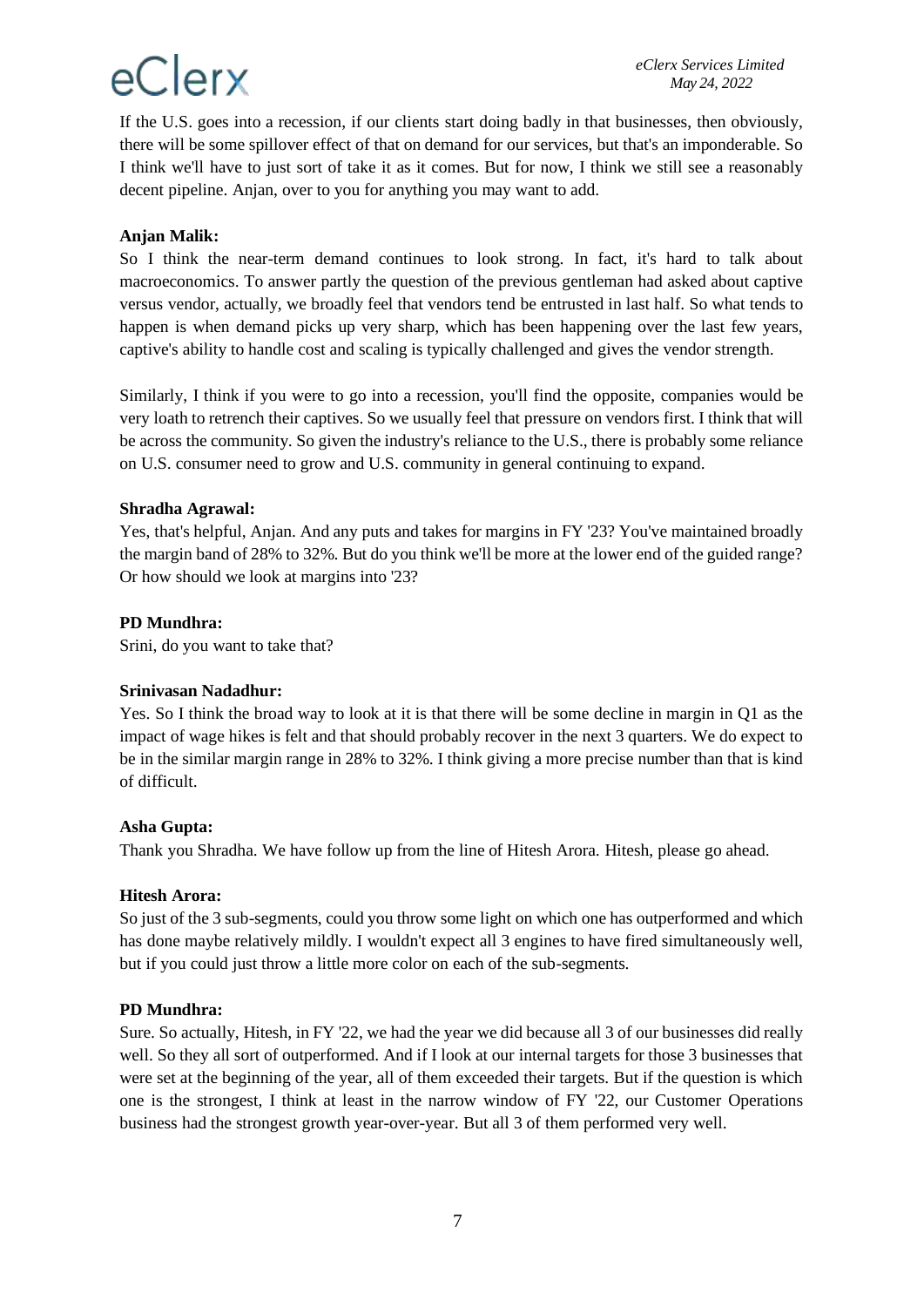#### **Hitesh Arora:**

Understood. And any change in trend do you see, especially in the subsegments or largely the same? I mean, you say we have a slightly milder growth, but again, any variability between the 3?

#### **PD Mundhra:**

No. I think as things stand right now, we see a reasonably good pipeline across our 3 businesses. I think it will be interesting to see what happens. If there are any changes, to your point, or trends in the next few months based on 2, 3 things. One is the change in the economic environment in the U.S. and in the West more generally. So if that starts to soften, what does that do for businesses like ours? Second is, as travel opens up and clients start traveling more, what effect does that have on decisionmaking and choices, vendor, captive, all these types of things? So I think there are a few things that will change in the next few months and quarters as the world returns more to normal than what the COVID era had given us, both in terms of lifestyle and the effect of the massive stimulus that came in the West. But at least, as we've said a couple of times already, from where we sit right now, we still feel that FY '23 should be a decently good year for us.

#### **Asha Gupta:**

Thanks Hitesh. Next question is a follow-on question from the line of Sandeep. Sandeep, please go ahead.

#### **Sandeep Shah:**

PD, your comments indicates that the deal pipeline is lower at the start of this year versus the start of last year. So what has led to this or quarterly updation? And earlier, we used to quantify the new business addition each year as well as roll-off, which generally happens each year. So if you can quantify and just update those numbers once again will help us as a whole?

#### **PD Mundhra:**

So one of the reasons for the slightly lower pipeline, Sandeep, is just the very strong conversions that we've had in the last 2 quarters of FY '22, right? So Q4 was also a very strong quarter for us. And effectively, those conversions flushed out all the opportunities that were there at the bottom of the pipeline. So when we entered this year, we have to sort of refill that pipeline a little bit. But I would not want my remarks to be misunderstood. I think our pipeline is still fairly decent. It's just that it's slightly smaller than what it was at the same point last year.

In terms of giving you some color on gross sales and roll-offs, I would say the roll-offs in FY '22 were probably the lowest that they've been in the last 4, 5 years. And obviously, that is what sort of led to the very strong net growth in FY '22. I talked about 20% plus on an organic basis. And that would not have been possible, had we not had both very strong gross sales and also relatively lower roll-offs. So in FY '22, I think we benefited from the happy conjunction of both those favorable factors. After many, many years, we didn't have sort of large roll-offs, which we have been experiencing for 2 or 3 of the years between FY '16 and FY '20.

So FY '23, I think at least on the gross sales side, pipeline looks decent. Roll-off so far, as Srini mentioned earlier, we have no reason to believe that we have any very large roll-offs in pending. But we'll have to wait and see how the year pans out.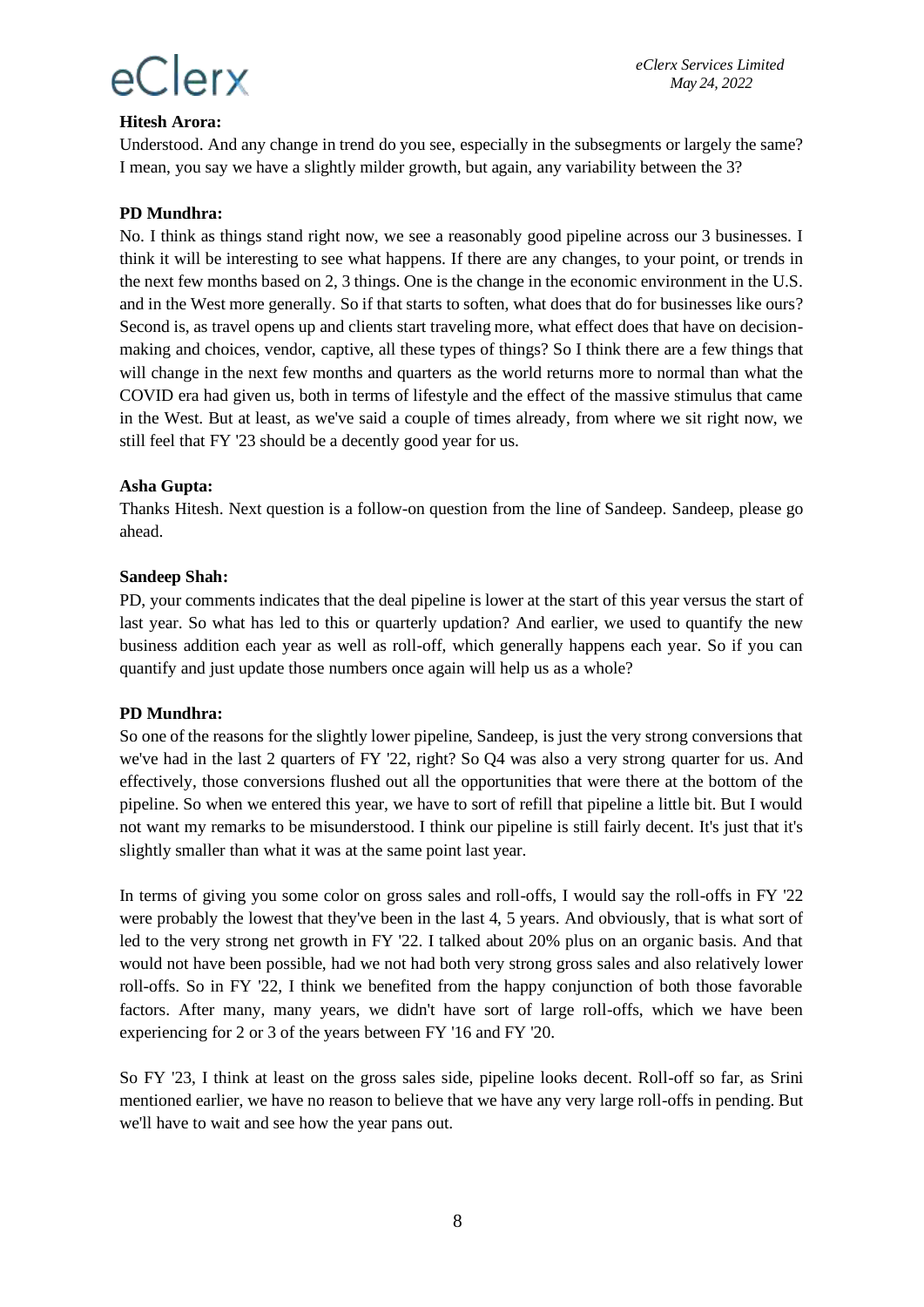#### **Sandeep Shah:**

Okay. This is helpful. And just a follow-up. We also do some fashion-related business, especially in the Europe. And Europe may see higher macro headwinds because of the geopolitical issue as well and the higher interest rate and higher commodity prices impacting those regions higher than most of the other regions. So do you believe there could be a higher risk in terms of some of the businesses which we have in the Europe as a geography?

#### **PD Mundhra:**

So most of the fashion work that we do is actually for the higher-end luxury brands. And if you look at the results of the flag-bearers of that segment, people like LVMH or the Kering group, they've reported blockbuster results. And I think there outlook also is very strong for them. So I think for that segment, presently, there doesn't seem to be a demand challenge at the very top end of the luxury market, and that is principally the client segment for our European business. So at least at this point, again, we have no reason to be overly concerned.

#### **Asha Gupta:**

Thank you Sandeep. We have follow-up question from the line Shradha. Shradha, please go ahead.

#### **Shradha Agrawal:**

Sir, we used to have gross sales in the range of \$40 million to \$50 million and because of larger rolloffs, net new sales addition used to be low. But how has been the number of gross sales addition in the last 1 year? And how do we see that trend this year?

#### **PD Mundhra:**

Yes, Shradha, thanks for that question. So I think gross sales last year were substantially higher, which is why we reported the organic growth that we did. If you see, we added about \$75 million in reported revenue between FY '21 and FY '22. And of that, maybe 3/4 of Personiv would have been under \$25 million. So we net added even on an organic basis, \$50 million plus of accrued revenue in FY '22. So gross sales are obviously much stronger than the \$40 million to \$50 million usual figure because we did experience some roll-offs which were more in the usual sort of 15%, 17% range. So gross sales were very strong in FY '22. FY '23, as I said, pipeline is a little softer than what it was in FY '22, but still strong overall. So if I had to guess, hopefully, as I said many times, I hope FY '23 should also be a reasonably good year for us.

#### **Shradha Agrawal:**

Any indication on gross sales number that you, maybe, want to give from the pipeline that we are seeing currently?

#### **PD Mundhra:**

Too unpredictable, Shradha, for me to sort of say that at this juncture.

#### **Shradha Agrawal:**

Great, sir. And on the financial services side, so between KYC and on the derivative processing side, how are the trends emerging in the 2 sub-segments? And where do you think we are more certain on growth numbers going ahead?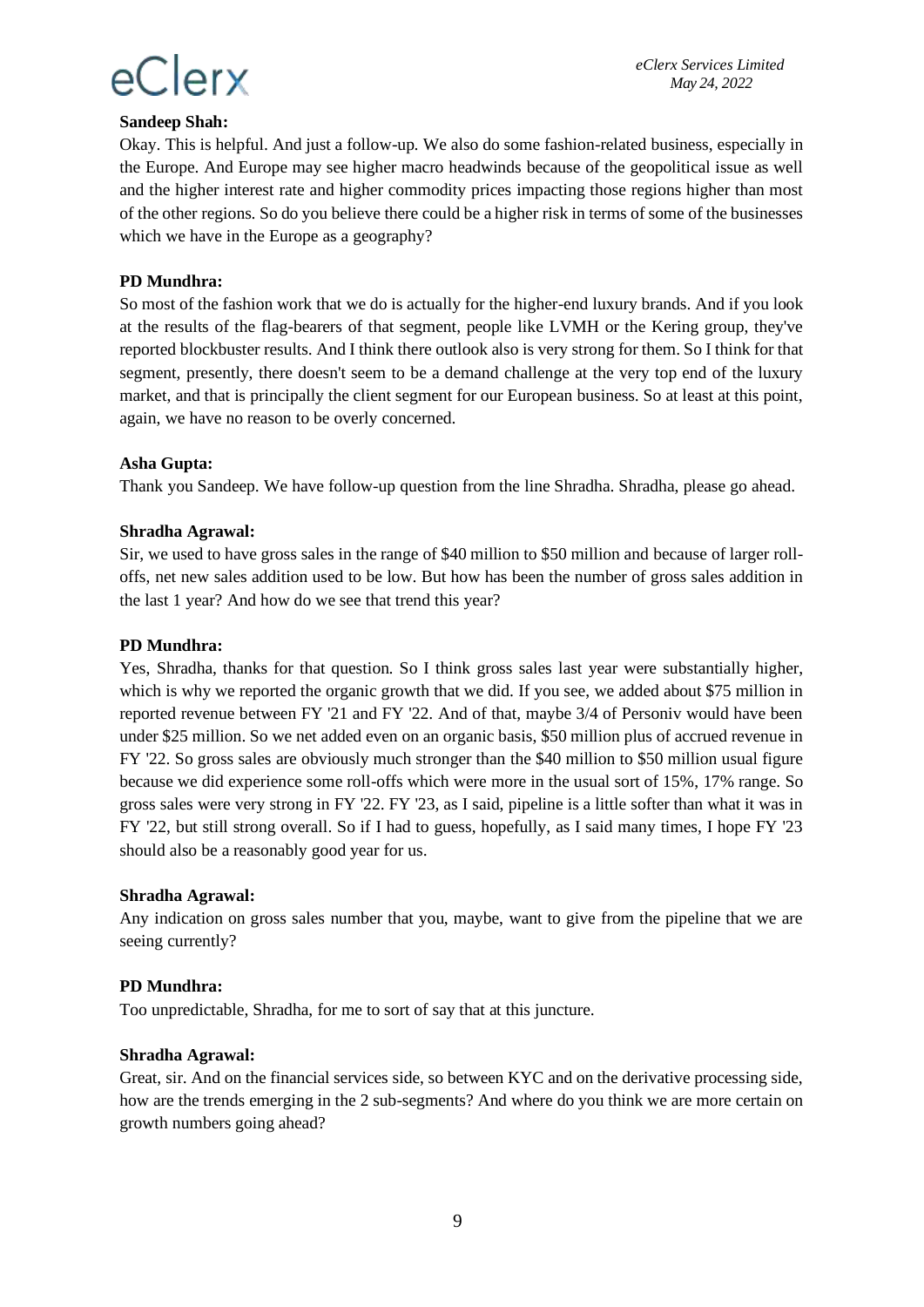#### **PD Mundhra:**

Srini or Anjan, do you guys want to take that?

#### **Anjan Malik:**

Yes. So I think the KYC programs have been more productized. So they did tend to have a larger market. So by definition, there's a larger demand set for those kind of programs. They, however, have much more competition. So identifying that your leads to more conversations. But obviously, your conversion rates are as high as they are in the market operations side.

On market operations side on the other hand, it's a super-specialized business, where potentially you don't have as many large opportunities out there, but when you do get those opportunities, we tend to have first dibs on it. So I'd say that the second one is much lumpier than the first one. But net-net, I'd say the expected value of both seems to be quite strong at present. So what I would call expected growth rates.

#### **Asha Gupta:**

Thank you Shradha. Next question comes from the line of Nilesh Jethani. Nilesh, please go ahead.

#### **Nilesh Jethani:**

My first question was on the pricing side. In the initial comments. you did mention that we are seeing some positive trends on the pricing side. So I just wanted to understand is this pricing trend or pricing uptake decent enough to cope up with the hikes in the employee, which you also stated that is slightly higher than initially expected, the wage hikes. So whether both of them offset each other?

#### **PD Mundhra:**

I think we have been able to secure some pricing increases with clients. Obviously, given the magnitude of cost pressure that we are seeing offshore and also the inflation environment in the West, I think by themselves, those price hikes would not be enough to offset all the wage inflation because, obviously, those price hikes have only applied to a subset of the portfolio. A decent chunk of the revenue does come under long-term contracts, which are not open for price discussions at this point in time. However, the combination of the price increases, some helpful tailwinds on currency, some element of growth, which allows us to manage the staff pyramid, in combination, all these things we expect will help us offset the effect of the wage increases.

#### **Nilesh Jethani:**

Got it. Second question was on the other expenses line item. So wanted to understand in a very brief manner, if Personiv continues to do well, what is the expected earn-outs we can expect from that? During the Q3 call, we were also mentioning about once the work from office starts and starts in a very big way, there would be certain refurbishment, et cetera, cost at the start of the process. So I want to understand on the other expense side, how can we look at FY '23, especially the H1, and also on this Personiv earnouts going forward?

#### **Srinivasan Nadadhur:**

On the Personiv earnouts, I think we made a provision last year. And I think a clearer picture will emerge on what the expected earnout is likely to be probably in 1 more quarter or maybe a couple of quarters more. So any further provisions that we may make is probably only after that time.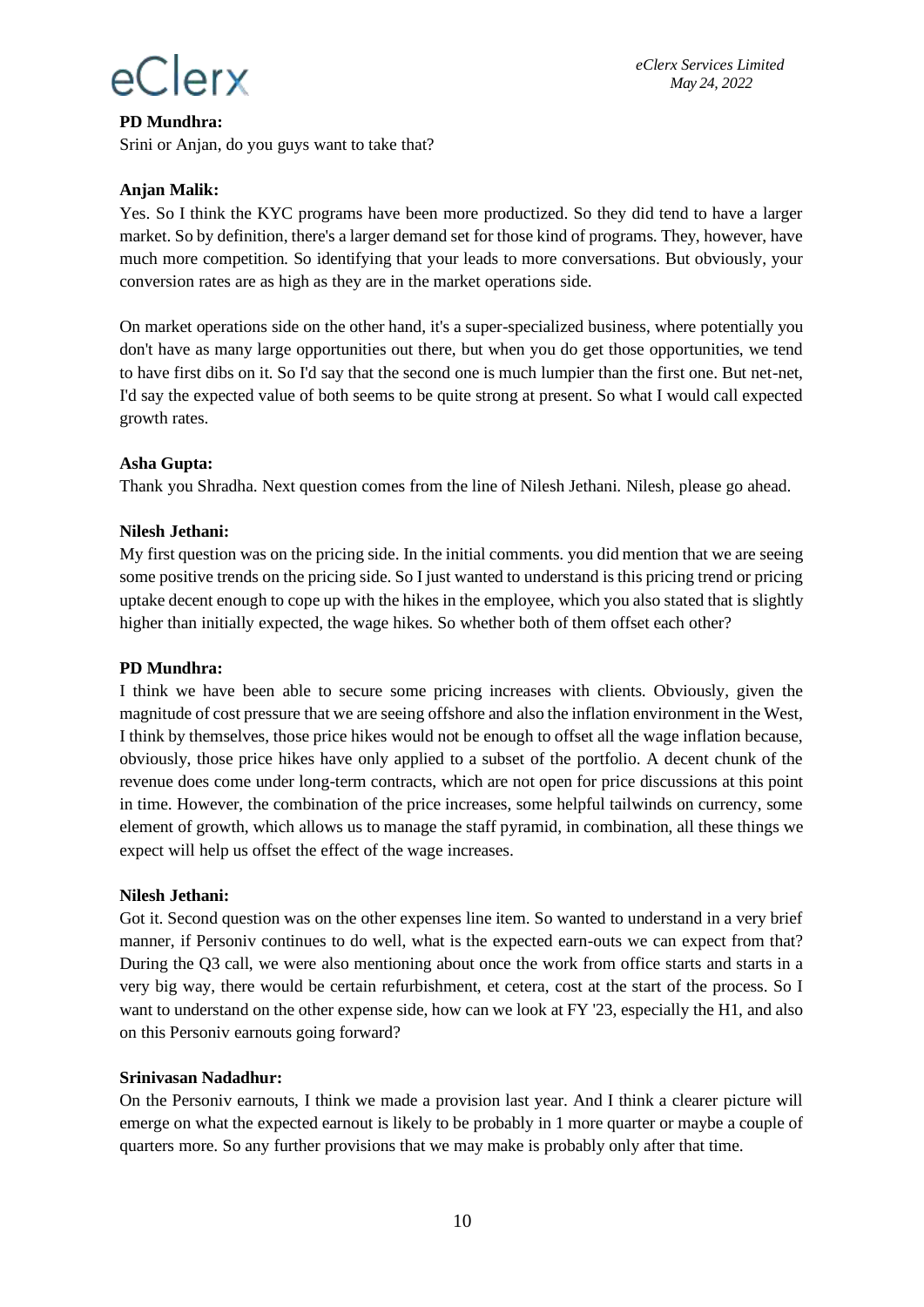On the second question around office refurbishment, so there is some space that we have taken up next to our newer Airoli facility that we are currently getting ready. And we are going to give up space in the older Airoli office. So there will be some associated CapEx with that. And also as the head count grows, we will be making some investments in laptops and other computing equipment. So you can expect CapEx to be a little bit higher than what it was in FY '22.

#### **Nilesh Jethani:**

Got it. And one last question, from a very macro level, just wanted to understand. So things in U.S. probably were taking off very nicely until last few days, certain COVID cases, et cetera, have been reported. But broadly, if opening up is the theme, probably outsourcing of jobs to developing nations like India would take a hit. So wanted to understand, are we seeing any trends on that matter. Of course, you mentioned that pipeline is slightly lower because of the deal conversions. But any headwind expected owing to opening up activities in U.S., which can impact our revenue growth?

#### **Anjan Malik:**

Yes. So I think actually, broadly, we feel that there's not that much cases of COVID in U.S. than demand in general because I think to some extent, the genie is out of the box. We've been speaking about a couple of macro trends in our last few calls. And I think those trends are going to be strengthened. So, one of them, obviously, is the comfort with which we work. And we're more and more biased or increasingly comfortable by just getting work done from anywhere. And in that, you think India is now top of mind, which is the second trend. It is more we feel in Central Europe as focus is on a lot of people minds to the relative safety of India. And even though people look at rest of India, I think actually, over the last few months, it's been more interesting than before. And I think the last trend continues, which is that whilst the demand continues, there is trouble, let's say, in our captive company's ability to staff and regain balance. I think all those 3 things at the moment continue to be firmly positive for India in the vendor segment.

#### **Asha Gupta:**

Thank you Nilesh. Next question comes from the line of V.P. Rajesh. V.P., please go ahead.

#### **V.P. Rajesh:**

Mr. PD, regarding your comments on the roll-offs, I was just wondering if you have any visibility on any major roll-offs coming this year? And relatedly, the cost of transferring the processes to clients captive, is it increasing or decreasing on the margin? Meaning their wage inflation, I would suspect will be higher than your wage inflation. But if you can just talk a little about how that variable is working in your favor or not?

#### **PD Mundhra:**

Yes. So on your first question, V.P., we do not have any visibility at this point for any unusually large roll-offs. As Srini mentioned, there are the short-term projects that come to the end of their scheduled life. There is some sort of normal run rate of roll-offs that keeps happening. That's regular churn characteristic to the business. But we don't yet have any visibility of any large roll-offs. Having said all of that, I will add one caveat that even in the past, when those large roll-offs have happened, typically, we don't get a lot of notice about it. So usually, when they do happen, they happen at short notice.

On your second question, I think your understanding is absolutely correct. Our assessment also is that captives typically experience higher cost inflation than third-party providers in these times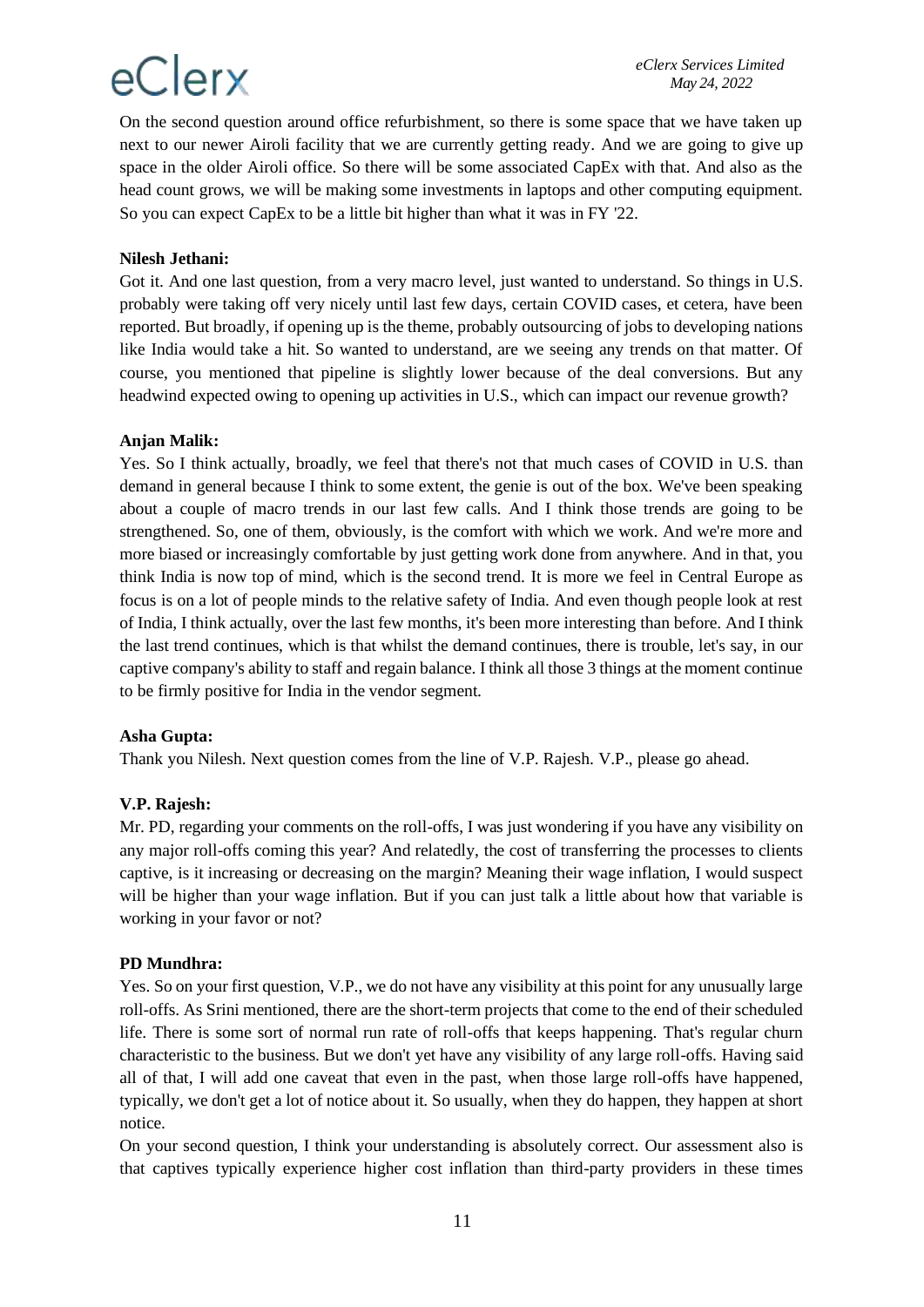because their talent strategy is typically focused very heavily around retention of specific people. And to secure that, obviously, the cost increases that they experience are very, very high. Vendors tend to have more hesitant models where I think there is also more focus on training and on creating sort of more bench strength and more depth so that the business is more resilient from the effects of attrition. And that typically allows you to run with a lower sort of growth rate in your cost than the captives would experience. So at the margin, if anything, I think if somebody is taking a 3 to 5 year view, then captives would look more expensive than third-party vendors. Again, I'll have one caveat, sometimes all of this comes down to how you're preparing analysis because, for example, if on the captive side, you ignore facilities cost thinking that it's a sunk cost, you've already built the facility. You just look at the marginal cost of the headcount, then obviously, it looks much cheaper than the vendor who has to consider the total cost. So to some degree, depending on your way of doing analysis, you can make the numbers say whatever you want. But if you did a cost analysis, I think you are right. So over a 2 to 3, 5-year period, captives are definitely more expensive than thirdparties.

#### **V.P. Rajesh:**

Got it. That's very helpful. My second question is now that Personiv is fully integrated, are we becoming more active on the M&A side? And if so, what are the skill sets or geography or lines of businesses that we are looking at as part of the M&A strategy?

#### **PD Mundhra:**

Sorry, V.P., your voice cut out in the middle of the question, at least for me. So do you mind repeating the question?

#### **V.P. Rajesh**

Sure. So I was just saying that in terms of our M&A strategy, how active are we looking at various deals? And in terms of the strategy, what skill sets, geography or lines of businesses are we focused on?

#### **PD Mundhra:**

So we continue to look our deals, and we don't want to be very restrictive at this point in terms of defining a very tight universe of skills to look at. We would rather sort of have a broader approach because anyway, there are many filters that you later apply in that process because of which a lot of candidates get eliminated. So broadly speaking, I think we still like companies that have long enduring relationships and have demonstrated the ability to build large relationships with select corporate clients. Secondly, we like companies that are serving large corporates. So I think revenue demographics becomes an important factor for us and being assessed fit with our business because our business is all about serving large corporates. As you may have seen from the slide that Srini had in the earnings deck, almost 75% of our revenue comes from Fortune 500 companies and more than 80% of our revenues in FY '22 came from clients that had been acquired in FY '17 or earlier. So I think that's where the DNA of our business is. And we believe that we do a good job of building these long-term, deep and broad partnerships with clients. And so we would like companies that have a similar ethos.

The one thing that I think is changing is the funding environment, and therefore, I think, as we look forward, one would like to believe that probably competition for some of these assets will reduce because the cost of capital for financial sponsors is also going up. In the past, a lot of competition for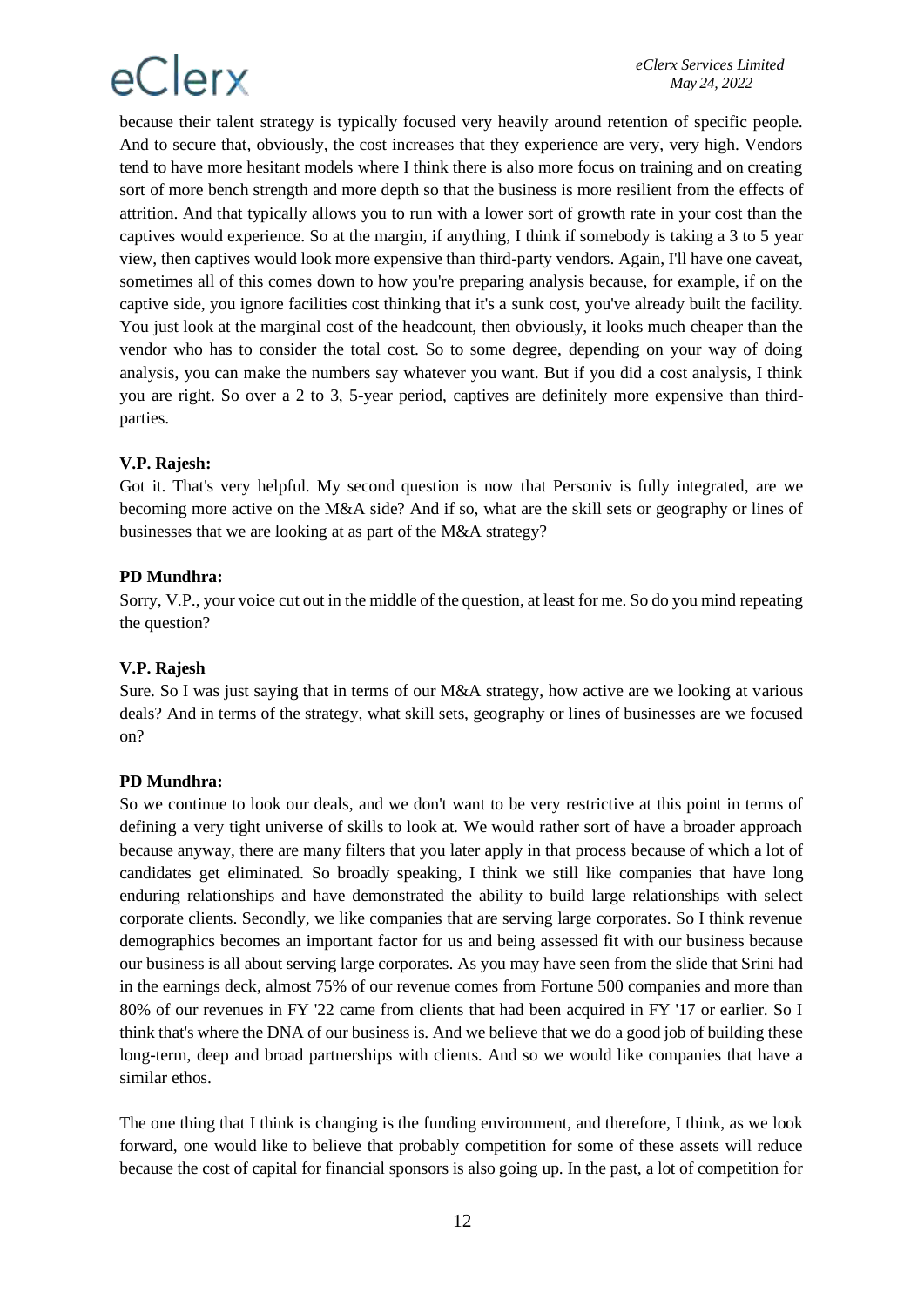us used to come from financial sponsors and private equity companies for some of the more attractive assets and maybe sort of the increase in funding costs may reduce some of that competition in the future, we'll have to wait and see.

#### **V.P. Rajesh:**

Right. And are you still looking for tuck-in acquisitions? Or now you're setting your sights on some bigger targets as well?

#### **PD Mundhra:**

So I think the reality is that the vast majority of assets that we get to see would qualify as tuck-ins because very honestly, there aren't that many companies in our industry that have built scale of, let's say, more than \$50 million. So most of the companies that we see, I would say, fall within the \$10 million to \$35 million, \$40 million revenue range.

#### **V.P. Rajesh:**

Okay. Understood. And just finally, when is the Personiv earnout coming to an end? Is it this financial year or next financial year?

#### **PD Mundhra:**

No. So the second earnout is based on the performance during calendar year 2022. So we are sort of midway during the observation period for the second earnout. The first turnout was based on calendar '21 and has already been paid.

#### **Asha Gupta:**

Thank you V.P. Rajesh. We have next question from the line of Darshan. Darshan, please go ahead.

#### **Darshan Engineer:**

This is Darshan Engineer from Karma Capital. Sir, I wanted to know your views on the cross-sell opportunities that you had highlighted in earlier quarters for Personiv. I mean, if you can throw some more light as to where are we on the journey of cross-sell and upsell of Personiv and eClerx business opportunities to their respective clients?

#### **PD Mundhra:**

Yes. Thanks, Darshan, for that question. No, I think we are very pleased actually with the progress in collaboration and cross-sells across the firms. I would say the majority of the cross-sells have been for us selling Personiv delivery to eClerx's clients. I think there are at least 2 to 3 clients where those deals have been sold by the eClerx sales teams and delivery is being fulfilled out of the Personiv locations. And in addition to that, there are a number of fairly active conversations, including some late stage ones, along the same lines. So in that sense, I think we're very pleased, and we are off to a much quicker start in terms of having tangible cross-sales across both companies than we've been in the past with some of our other acquisitions.

#### **Darshan Engineer:**

Got it. And my second question was slightly longer term in nature. I mean, we have been looking at our company for the past several quarters now. And you never talk much about your long-term prospects and growth strategies. But if you can throw some more light on how do you see eClerx, say, 3 years down the line or 2 years down the line. Where do you envision eClerx to be from the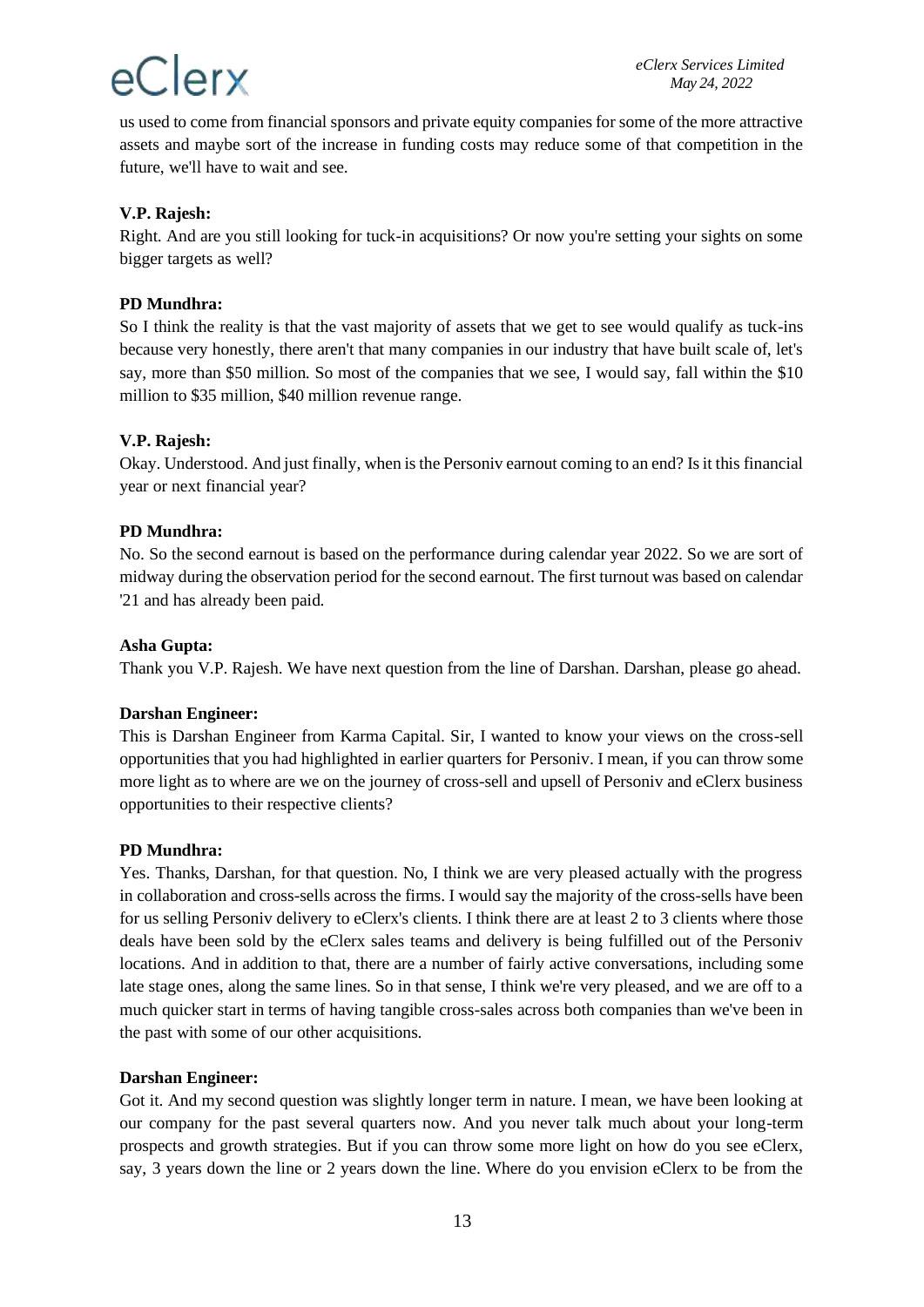current juncture? If not quantitatively, maybe in some qualitative terms, what's the vision of the promoters to scale the business to maybe the next level and so on?

#### **PD Mundhra:**

Anjan, do you want to take that?

#### **Anjan Malik:**

Yes. Thanks, PD. I get all the easy questions. Look, this is our 15th year of being a public company at the end of this year. And as you can imagine, you would make a decision about the business every quarter, not just every year. So we've had a lot of time thinking about the business. The fact that we're here and we're still committed to the business, that means we see that there is a tremendous amount of opportunity that's out there for us to capture. Where we see our role as being a specialist process management and analytics and automation company, and it's going to be in specific areas. So we think that there's an opportunity for a midsized company like our size to do docket acquisitions, invest in automation and analytics and to build out market share, providing best-in-class service to several, let's call it, expensive enterprises over the next 3 to 4 years. I'd say we'd be bigger and better and slicker, I guess that would be our ambition.

#### **PD Mundhra:**

And I think just to add to that, Darshan, if you look at the sort of the 3 slides that Srini mentioned in his opening remarks, that give you some sense of what the point of departure is, right, as we stand today. Because if you look at the ingredients of the eClerx platform, number one being clients, we aren't allowed to disclose the logos that we work with, but you can see that 75% of the revenue comes from Fortune 500 companies. Most of the revenue comes from partnerships that we've built over the last 5 to 10 years. And these clients have a lot of strength. And therefore, the headroom for us to grow some of these accounts is meaningful. And we've shown the ability to grow those accounts, as you can see in the client bucket chart that's there. So that's point one. So I think there is that clear opportunity to Anjan's point.

Second is if you look at sort of the more differentiated services, whether it's business-processes-asa-service or whether it's analytics and automation, we've had good success in both of those arenas. They are now a meaningful part of the firm's business.

Collectively, those 2 sort of areas constitute more than 1/3 of our revenues. And as you can see from the CAGR, they've been growing at 13% to 15% over the last 3 years. It's not just the last year that was particularly strong. But for 3 years in aggregate, they've grown at faster and firm growth rates. So if you extrapolate those things in the future and you just say that those same trends continue, then I think that gives you some contours of what the firm and the business could look like 3 to 5 years from now because clearly, analytics, automation and managed services, if they maintain the same growth rates, have become more than after book by then easily.

And the client profile certainly is of a nature that has the kind of spend and opportunity to support that growth. So I think that's really the vision. We see that that's the opportunity and the question is now can we execute to capitalize on it.

#### **Darshan Engineer:**

Got it. And just to achieve that vision, do you think that you still lack or are not capable in certain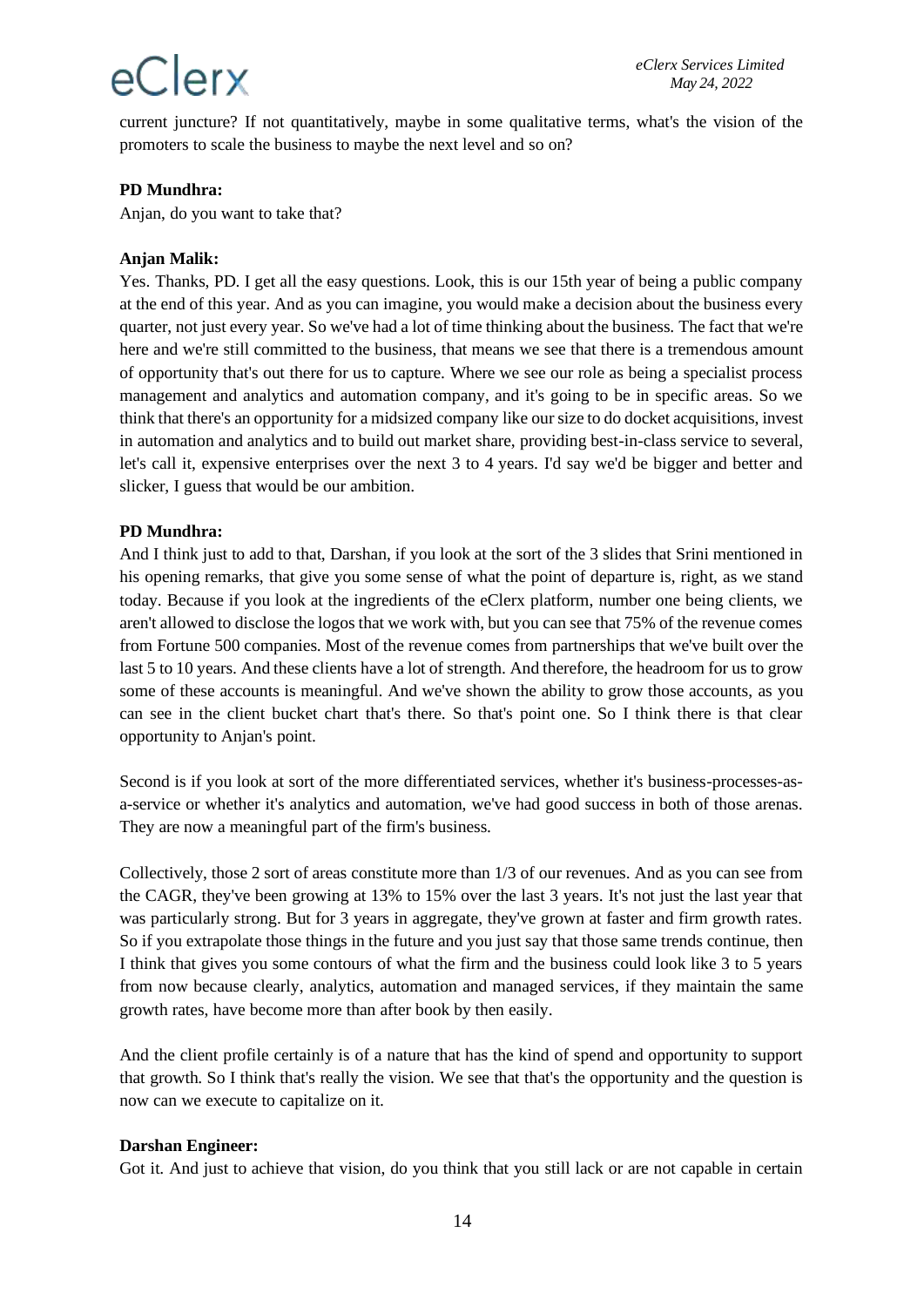service lines or do we lack certain processes or service lines, and therefore, we might need to do acquisitions or grow organically for the same? Or we have all the ingredients in place?

#### **PD Mundhra:**

So Darshan, I think we sort of group our business along about 10 different service lines. And we sort of see that within those 10, there are probably 4 or 5 that we think are more high potential, and that's where we are investing our energies to create differentiated BPaaS offerings in those areas. So for those, we think we're well covered.

Acquisitions, I think, is more opportunistic. So if we find good assets, which we believe have built good relationships with large clients similar to ours in that sense. And we feel that we can add value to those platforms beyond just providing capital. Then I think that's just an opportunity for us to add another vector of growth. But the default strategy is always to look at organic growth because that's more controllable. And that's certainly an area where we see the destiny is more in our own hands.

#### **Anjan Malik:**

PD, I think one thing I would also add is I do think that the journey that we've taken by giving this initial sort of information about the company, it's really aimed at letting you, all the investor communities, to get a better understanding of what our business is because we do feel that perhaps there isn't as much an appreciation of the quality of business that we've built over the last 2 decades. And I think actually, as we stay in this business and we have more companies join us as public companies on the Indian exchanges, we are quite confident that our business will have an opportunity to sort of differentiate itself from it's competition more meaningfully over the next 5 years. And I think that's another thing that we said will help us grow.

#### **Asha Gupta:**

Thank you Darshan. Next question is a follow-on question from the line of V.P. Rajesh.

#### **V.P. Rajesh:**

Yes. So just wanted to get your some comments on your capital allocation. And in that context, should we expect another buyback in this financial year?

#### **PD Mundhra:**

So V.P., maybe I can take that. I think as we stated, our goal is to return at least 50% of net income back to shareholders. And we want to accomplish that using a mix of dividends and buybacks. So the Board has already approved a dividend of INR 1 for this year in the current Board meeting. And I think as the year progresses, given our cash balances, if an opportunity presents itself, we will certainly look at other ways of returning cash to shareholders, including buybacks.

#### **Asha Gupta:**

Thanks V.P. Rajesh. We have follow up question from the line of Sandeep.

#### **Sandeep Shah:**

Yes. Just the last question. PD, I think generally, your business has a high correlation in terms of the employee addition which you do in a previous quarter and how the growth looks like in the immediate quarters. So assuming that correlation continues even in the coming quarters where your employee addition continues to remain high in anticipation of a good demand going forward?